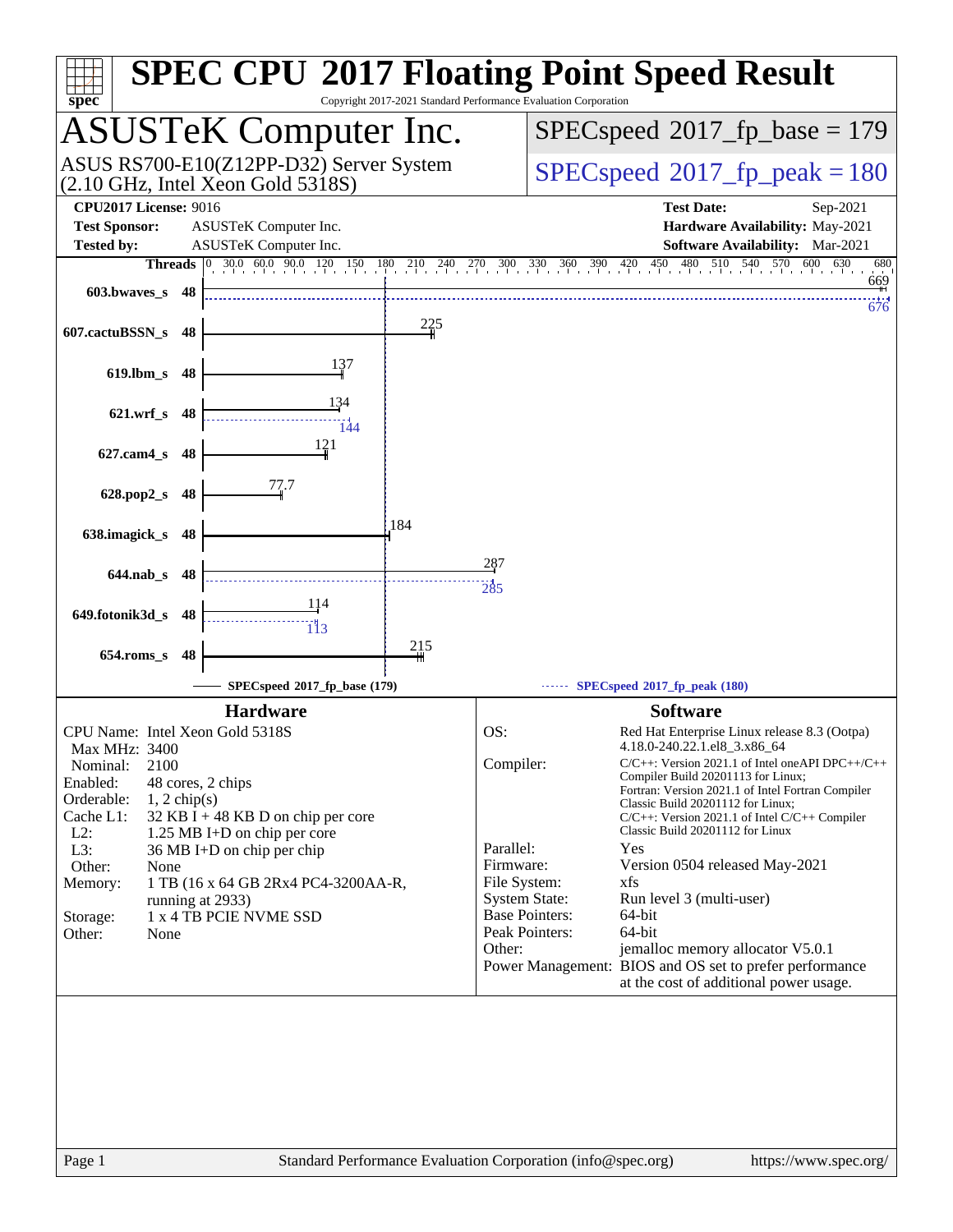# **[spec](http://www.spec.org/)**

# **[SPEC CPU](http://www.spec.org/auto/cpu2017/Docs/result-fields.html#SPECCPU2017FloatingPointSpeedResult)[2017 Floating Point Speed Result](http://www.spec.org/auto/cpu2017/Docs/result-fields.html#SPECCPU2017FloatingPointSpeedResult)**

Copyright 2017-2021 Standard Performance Evaluation Corporation

### ASUSTeK Computer Inc.

(2.10 GHz, Intel Xeon Gold 5318S) ASUS RS700-E10(Z12PP-D32) Server System [SPECspeed](http://www.spec.org/auto/cpu2017/Docs/result-fields.html#SPECspeed2017fppeak)<sup>®</sup>2017 fp\_peak = 180

[SPECspeed](http://www.spec.org/auto/cpu2017/Docs/result-fields.html#SPECspeed2017fpbase)<sup>®</sup>2017 fp base = 179

**[Test Sponsor:](http://www.spec.org/auto/cpu2017/Docs/result-fields.html#TestSponsor)** ASUSTeK Computer Inc. **[Hardware Availability:](http://www.spec.org/auto/cpu2017/Docs/result-fields.html#HardwareAvailability)** May-2021

**[CPU2017 License:](http://www.spec.org/auto/cpu2017/Docs/result-fields.html#CPU2017License)** 9016 **[Test Date:](http://www.spec.org/auto/cpu2017/Docs/result-fields.html#TestDate)** Sep-2021 **[Tested by:](http://www.spec.org/auto/cpu2017/Docs/result-fields.html#Testedby)** ASUSTeK Computer Inc. **[Software Availability:](http://www.spec.org/auto/cpu2017/Docs/result-fields.html#SoftwareAvailability)** Mar-2021

#### **[Results Table](http://www.spec.org/auto/cpu2017/Docs/result-fields.html#ResultsTable)**

|                            | <b>Base</b>    |                |              |                | <b>Peak</b> |                |       |                |                |              |                |              |                |              |
|----------------------------|----------------|----------------|--------------|----------------|-------------|----------------|-------|----------------|----------------|--------------|----------------|--------------|----------------|--------------|
| <b>Benchmark</b>           | <b>Threads</b> | <b>Seconds</b> | <b>Ratio</b> | <b>Seconds</b> | Ratio       | <b>Seconds</b> | Ratio | <b>Threads</b> | <b>Seconds</b> | <b>Ratio</b> | <b>Seconds</b> | <b>Ratio</b> | <b>Seconds</b> | <b>Ratio</b> |
| $603.bwaves$ s             | 48             | 87.6           | 673          | 88.4           | 667         | 88.2           | 669   | 48             | 87.3           | 676          | 87.2           | 676          | 88.6           | 666          |
| 607.cactuBSSN s            | 48             | 74.0           | 225          | 74.3           | 224         | 73.3           | 227   | 48             | 74.0           | 225          | 74.3           | 224          | 73.3           | 227          |
| $619.1$ bm s               | 48             | 38.0           | 138          | 38.1           | 137         | 38.5           | 36    | 48             | 38.0           | 138          | 38.1           | 137          | 38.5           | 136          |
| $621.wrf$ s                | 48             | 98.3           | 135          | 98.6           | 134         | 98.5           | 134   | 48             | 91.6           | 144          | 91.8           | 144          | 91.4           | 145          |
| $627$ .cam $4$ s           | 48             | 73.2           | 121          | 73.9           | 120         | 72.4           | 122   | 48             | 73.2           | 121          | 73.9           | 120          | 72.4           | 122          |
| $628.pop2_s$               | 48             | 153            | 77.7         | 152            | 77.9        | 156            | 76.0  | 48             | 153            | 77.7         | 152            | 77.9         | 156            | 76.0         |
| 638.imagick_s              | 48             | 78.4           | 184          | 78.7           | 183         | 78.5           | 184   | 48             | 78.4           | 184          | 78.7           | 183          | 78.5           | 184          |
| $644$ .nab s               | 48             | 60.8           | 287          | 60.9           | 287         | 60.8           | 287   | 48             | 61.1           | 286          | 61.3           | 285          | 61.2           | 285          |
| 649.fotonik3d s            | 48             | 81.0           | 113          | 80.2           | 114         | 80.1           | 114   | 48             | 81.0           | 113          | 82.7           | 110          | 80.7           | 113          |
| $654$ .roms s              | 48             | 74.4           | 212          | 73.2           | 215         | 72.5           | 217   | 48             | 74.4           | 212          | <u>73.2</u>    | <b>215</b>   | 72.5           | 217          |
| $SPECspeed*2017$ fp base = | 179            |                |              |                |             |                |       |                |                |              |                |              |                |              |

**[SPECspeed](http://www.spec.org/auto/cpu2017/Docs/result-fields.html#SPECspeed2017fppeak)[2017\\_fp\\_peak =](http://www.spec.org/auto/cpu2017/Docs/result-fields.html#SPECspeed2017fppeak) 180**

Results appear in the [order in which they were run.](http://www.spec.org/auto/cpu2017/Docs/result-fields.html#RunOrder) Bold underlined text [indicates a median measurement](http://www.spec.org/auto/cpu2017/Docs/result-fields.html#Median).

### **[Operating System Notes](http://www.spec.org/auto/cpu2017/Docs/result-fields.html#OperatingSystemNotes)**

 Stack size set to unlimited using "ulimit -s unlimited" OS set to performance mode via cpupower frequency-set -g performance

#### **[Environment Variables Notes](http://www.spec.org/auto/cpu2017/Docs/result-fields.html#EnvironmentVariablesNotes)**

Environment variables set by runcpu before the start of the run: KMP\_AFFINITY = "granularity=fine,compact" LD LIBRARY PATH = "/home/cpu118/lib/intel64:/home/cpu118/je5.0.1-64" MALLOC\_CONF = "retain:true" OMP\_STACKSIZE = "192M"

#### **[General Notes](http://www.spec.org/auto/cpu2017/Docs/result-fields.html#GeneralNotes)**

 Binaries compiled on a system with 1x Intel Core i9-7980XE CPU + 64GB RAM memory using Redhat Enterprise Linux 8.0 Transparent Huge Pages enabled by default Prior to runcpu invocation Filesystem page cache synced and cleared with: sync; echo 3> /proc/sys/vm/drop\_caches NA: The test sponsor attests, as of date of publication, that CVE-2017-5754 (Meltdown) is mitigated in the system as tested and documented. Yes: The test sponsor attests, as of date of publication, that CVE-2017-5753 (Spectre variant 1) is mitigated in the system as tested and documented. Yes: The test sponsor attests, as of date of publication, that CVE-2017-5715 (Spectre variant 2) is mitigated in the system as tested and documented. jemalloc, a general purpose malloc implementation

**(Continued on next page)**

| Standard Performance Evaluation Corporation (info@spec.org)<br>Page 2 | https://www.spec.org/ |
|-----------------------------------------------------------------------|-----------------------|
|-----------------------------------------------------------------------|-----------------------|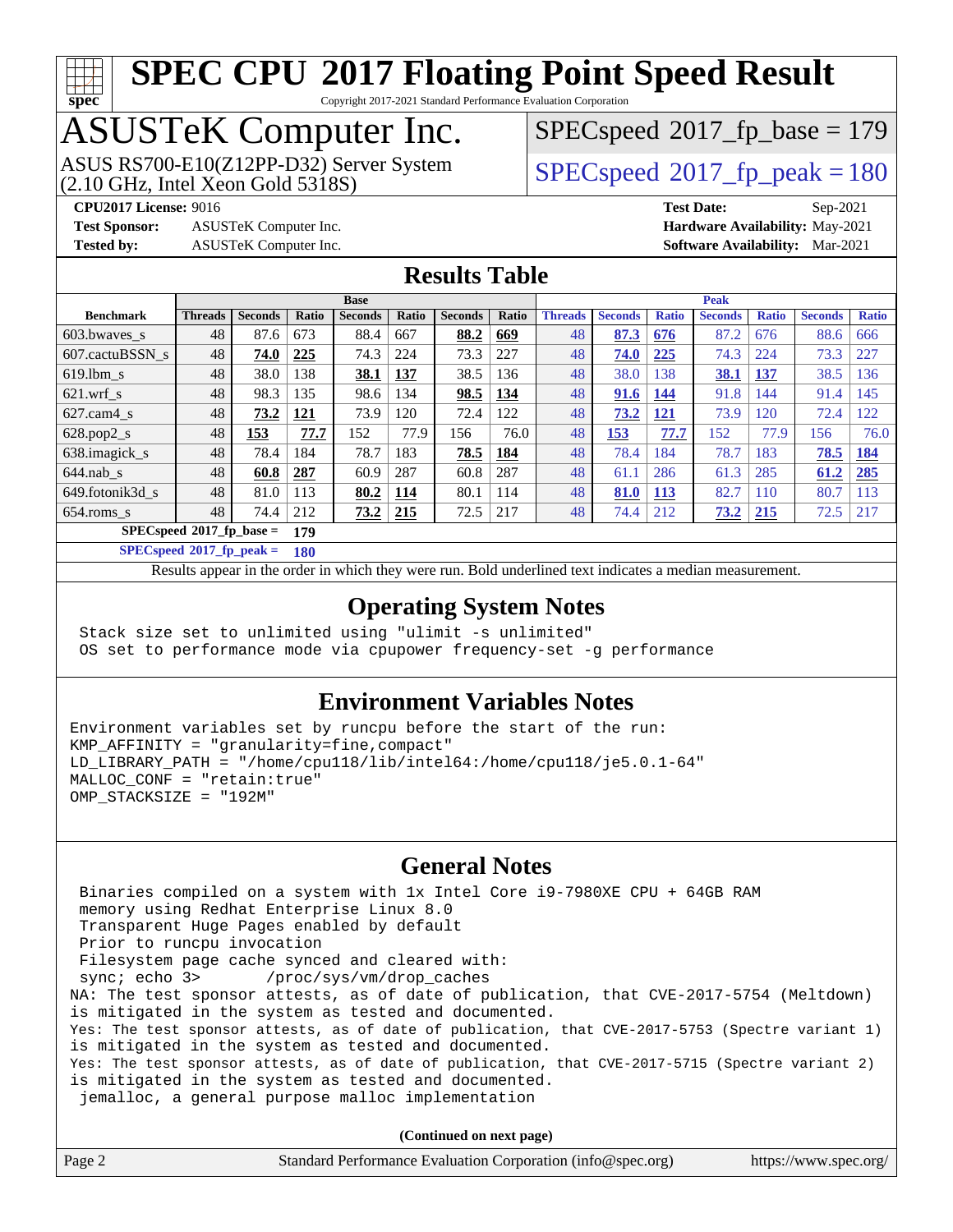

Copyright 2017-2021 Standard Performance Evaluation Corporation

### ASUSTeK Computer Inc.

(2.10 GHz, Intel Xeon Gold 5318S) ASUS RS700-E10(Z12PP-D32) Server System  $SPECspeed@2017$  $SPECspeed@2017$  fp\_peak = 180

[SPECspeed](http://www.spec.org/auto/cpu2017/Docs/result-fields.html#SPECspeed2017fpbase)<sup>®</sup>2017 fp base = 179

**[CPU2017 License:](http://www.spec.org/auto/cpu2017/Docs/result-fields.html#CPU2017License)** 9016 **[Test Date:](http://www.spec.org/auto/cpu2017/Docs/result-fields.html#TestDate)** Sep-2021

**[Test Sponsor:](http://www.spec.org/auto/cpu2017/Docs/result-fields.html#TestSponsor)** ASUSTeK Computer Inc. **[Hardware Availability:](http://www.spec.org/auto/cpu2017/Docs/result-fields.html#HardwareAvailability)** May-2021 **[Tested by:](http://www.spec.org/auto/cpu2017/Docs/result-fields.html#Testedby)** ASUSTeK Computer Inc. **[Software Availability:](http://www.spec.org/auto/cpu2017/Docs/result-fields.html#SoftwareAvailability)** Mar-2021

### **[General Notes \(Continued\)](http://www.spec.org/auto/cpu2017/Docs/result-fields.html#GeneralNotes)**

 built with the RedHat Enterprise 7.5, and the system compiler gcc 4.8.5 sources available from jemalloc.net or <https://github.com/jemalloc/jemalloc/releases>

### **[Platform Notes](http://www.spec.org/auto/cpu2017/Docs/result-fields.html#PlatformNotes)**

Page 3 Standard Performance Evaluation Corporation [\(info@spec.org\)](mailto:info@spec.org) <https://www.spec.org/> BIOS Configuration: VT-d = Disabled Patrol Scrub = Disabled Hyper-Threading = Disable Engine Boost = Aggressive SR-IOV Support = Disabled BMC Configuration: Fan mode = Full speed mode Sysinfo program /home/cpu118/bin/sysinfo Rev: r6622 of 2021-04-07 982a61ec0915b55891ef0e16acafc64d running on localhost.localdomain Sat Sep 18 16:46:48 2021 SUT (System Under Test) info as seen by some common utilities. For more information on this section, see <https://www.spec.org/cpu2017/Docs/config.html#sysinfo> From /proc/cpuinfo model name : Intel(R) Xeon(R) Gold 5318S CPU @ 2.10GHz 2 "physical id"s (chips) 48 "processors" cores, siblings (Caution: counting these is hw and system dependent. The following excerpts from /proc/cpuinfo might not be reliable. Use with caution.) cpu cores : 24 siblings : 24 physical 0: cores 0 1 2 3 4 5 6 7 8 9 10 11 12 13 14 15 16 17 18 19 20 21 22 23 physical 1: cores 0 1 2 3 4 5 6 7 8 9 10 11 12 13 14 15 16 17 18 19 20 21 22 23 From lscpu from util-linux 2.32.1: Architecture: x86\_64 CPU op-mode(s): 32-bit, 64-bit Byte Order: Little Endian  $CPU(s):$  48 On-line CPU(s) list: 0-47 Thread(s) per core: 1 Core(s) per socket: 24 Socket(s): 2 NUMA node(s): 2 Vendor ID: GenuineIntel CPU family: 6 Model: 106 **(Continued on next page)**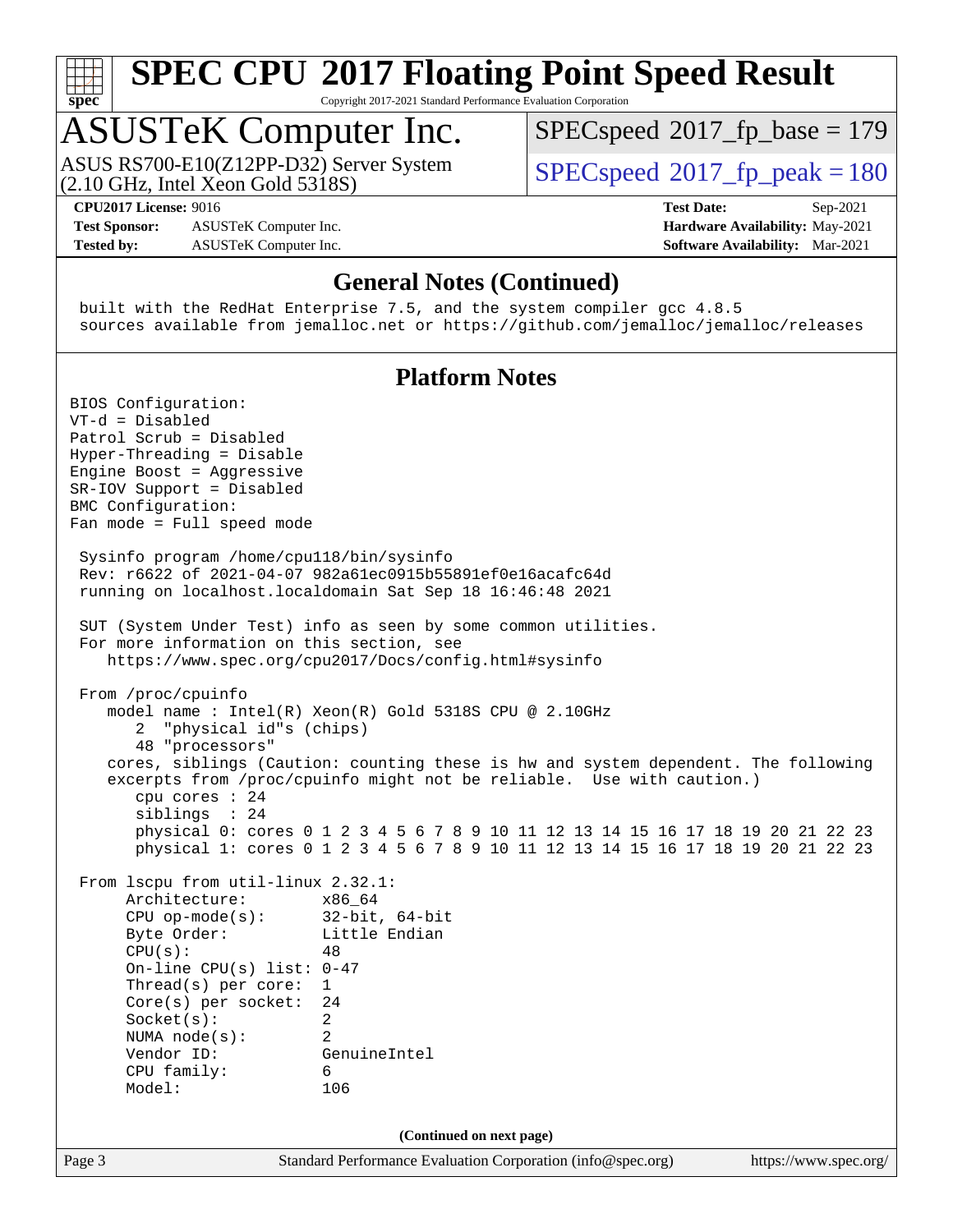

Copyright 2017-2021 Standard Performance Evaluation Corporation

## ASUSTeK Computer Inc.

(2.10 GHz, Intel Xeon Gold 5318S) ASUS RS700-E10(Z12PP-D32) Server System  $SPECspeed@2017$  $SPECspeed@2017$  fp\_peak = 180

[SPECspeed](http://www.spec.org/auto/cpu2017/Docs/result-fields.html#SPECspeed2017fpbase)<sup>®</sup>2017 fp base = 179

**[CPU2017 License:](http://www.spec.org/auto/cpu2017/Docs/result-fields.html#CPU2017License)** 9016 **[Test Date:](http://www.spec.org/auto/cpu2017/Docs/result-fields.html#TestDate)** Sep-2021

**[Test Sponsor:](http://www.spec.org/auto/cpu2017/Docs/result-fields.html#TestSponsor)** ASUSTeK Computer Inc. **[Hardware Availability:](http://www.spec.org/auto/cpu2017/Docs/result-fields.html#HardwareAvailability)** May-2021 **[Tested by:](http://www.spec.org/auto/cpu2017/Docs/result-fields.html#Testedby)** ASUSTeK Computer Inc. **[Software Availability:](http://www.spec.org/auto/cpu2017/Docs/result-fields.html#SoftwareAvailability)** Mar-2021

### **[Platform Notes \(Continued\)](http://www.spec.org/auto/cpu2017/Docs/result-fields.html#PlatformNotes)**

 Model name: Intel(R) Xeon(R) Gold 5318S CPU @ 2.10GHz Stepping: 6 CPU MHz: 2768.886 CPU max MHz: 3400.0000 CPU min MHz: 800.0000 BogoMIPS: 4200.00 Virtualization: VT-x L1d cache: 48K L1i cache: 32K L2 cache: 1280K L3 cache: 36864K NUMA node0 CPU(s): 0-23 NUMA node1 CPU(s): 24-47 Flags: fpu vme de pse tsc msr pae mce cx8 apic sep mtrr pge mca cmov pat pse36 clflush dts acpi mmx fxsr sse sse2 ss ht tm pbe syscall nx pdpe1gb rdtscp lm constant\_tsc art arch\_perfmon pebs bts rep\_good nopl xtopology nonstop\_tsc cpuid aperfmperf pni pclmulqdq dtes64 monitor ds\_cpl vmx smx est tm2 ssse3 sdbg fma cx16 xtpr pdcm pcid dca sse4\_1 sse4\_2 x2apic movbe popcnt tsc\_deadline\_timer aes xsave avx f16c rdrand lahf\_lm abm 3dnowprefetch cpuid\_fault epb cat\_l3 invpcid\_single intel\_ppin ssbd mba ibrs ibpb stibp ibrs\_enhanced tpr\_shadow vnmi flexpriority ept vpid ept\_ad fsgsbase tsc\_adjust bmi1 hle avx2 smep bmi2 erms invpcid cqm rdt\_a avx512f avx512dq rdseed adx smap avx512ifma clflushopt clwb intel\_pt avx512cd sha\_ni avx512bw avx512vl xsaveopt xsavec xgetbv1 xsaves cqm\_llc cqm\_occup\_llc cqm\_mbm\_total cqm\_mbm\_local split\_lock\_detect wbnoinvd dtherm ida arat pln pts hwp hwp\_act\_window hwp\_epp hwp\_pkg\_req avx512vbmi umip pku ospke avx512\_vbmi2 gfni vaes vpclmulqdq avx512\_vnni avx512\_bitalg tme avx512\_vpopcntdq la57 rdpid md\_clear pconfig flush\_l1d arch\_capabilities /proc/cpuinfo cache data cache size : 36864 KB From numactl --hardware WARNING: a numactl 'node' might or might not correspond to a physical chip. available: 2 nodes (0-1) node 0 cpus: 0 1 2 3 4 5 6 7 8 9 10 11 12 13 14 15 16 17 18 19 20 21 22 23 node 0 size: 496818 MB node 0 free: 510471 MB node 1 cpus: 24 25 26 27 28 29 30 31 32 33 34 35 36 37 38 39 40 41 42 43 44 45 46 47 node 1 size: 495377 MB node 1 free: 510935 MB node distances: node 0 1 0: 10 20 1: 20 10 From /proc/meminfo MemTotal: 1056480040 kB **(Continued on next page)**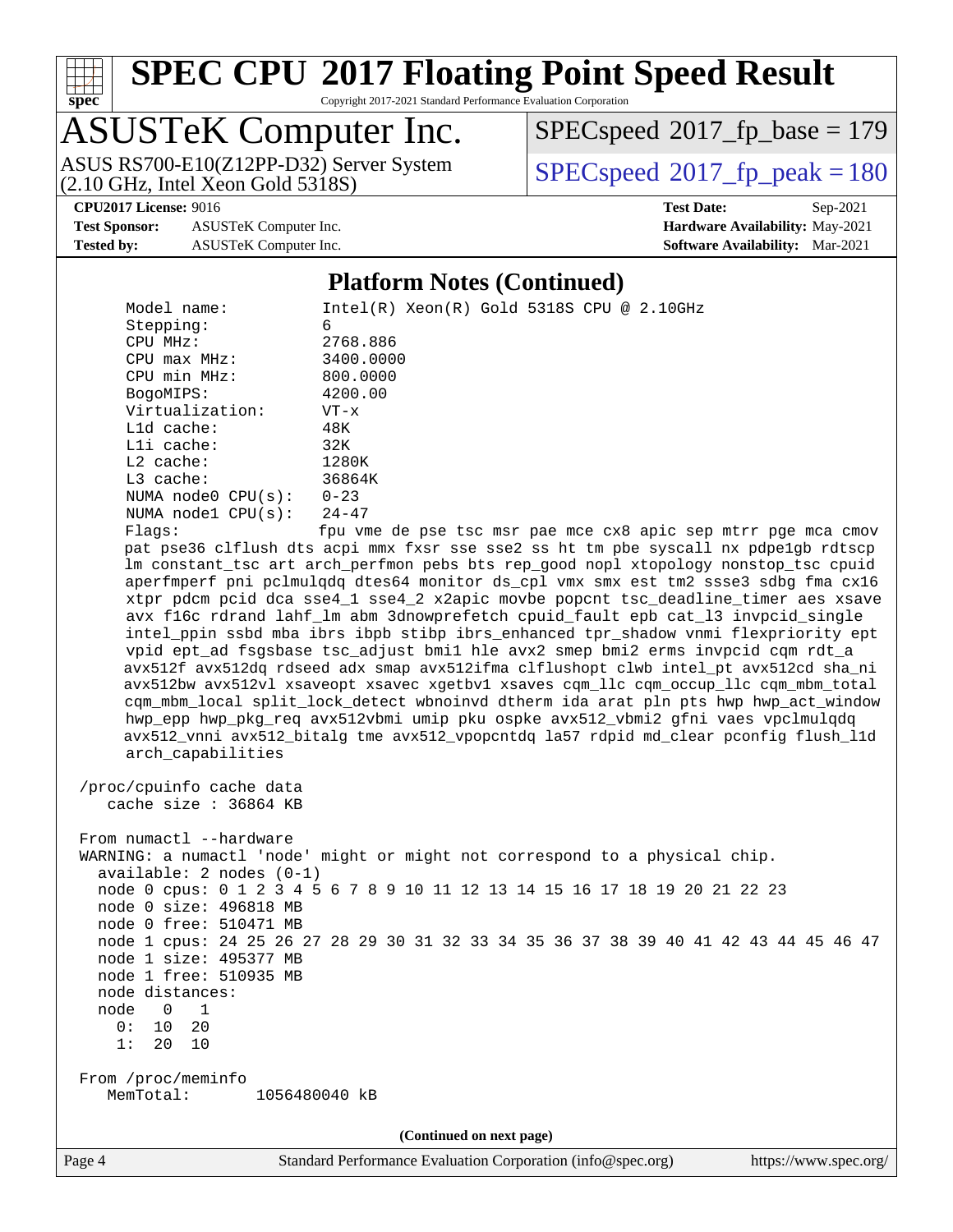

Copyright 2017-2021 Standard Performance Evaluation Corporation

### ASUSTeK Computer Inc.

(2.10 GHz, Intel Xeon Gold 5318S) ASUS RS700-E10(Z12PP-D32) Server System  $SPECspeed@2017$  $SPECspeed@2017$  fp\_peak = 180

[SPECspeed](http://www.spec.org/auto/cpu2017/Docs/result-fields.html#SPECspeed2017fpbase)<sup>®</sup>2017 fp base = 179

**[Test Sponsor:](http://www.spec.org/auto/cpu2017/Docs/result-fields.html#TestSponsor)** ASUSTeK Computer Inc. **[Hardware Availability:](http://www.spec.org/auto/cpu2017/Docs/result-fields.html#HardwareAvailability)** May-2021 **[Tested by:](http://www.spec.org/auto/cpu2017/Docs/result-fields.html#Testedby)** ASUSTeK Computer Inc. **[Software Availability:](http://www.spec.org/auto/cpu2017/Docs/result-fields.html#SoftwareAvailability)** Mar-2021

**[CPU2017 License:](http://www.spec.org/auto/cpu2017/Docs/result-fields.html#CPU2017License)** 9016 **[Test Date:](http://www.spec.org/auto/cpu2017/Docs/result-fields.html#TestDate)** Sep-2021

#### **[Platform Notes \(Continued\)](http://www.spec.org/auto/cpu2017/Docs/result-fields.html#PlatformNotes)**

 HugePages\_Total: 0 Hugepagesize: 2048 kB /sbin/tuned-adm active Current active profile: throughput-performance /sys/devices/system/cpu/cpu\*/cpufreq/scaling\_governor has performance From /etc/\*release\* /etc/\*version\* os-release: NAME="Red Hat Enterprise Linux" VERSION="8.3 (Ootpa)" ID="rhel" ID\_LIKE="fedora" VERSION\_ID="8.3" PLATFORM\_ID="platform:el8" PRETTY\_NAME="Red Hat Enterprise Linux 8.3 (Ootpa)" ANSI\_COLOR="0;31" redhat-release: Red Hat Enterprise Linux release 8.3 (Ootpa) system-release: Red Hat Enterprise Linux release 8.3 (Ootpa) system-release-cpe: cpe:/o:redhat:enterprise\_linux:8.3:ga uname -a: Linux localhost.localdomain 4.18.0-240.22.1.el8\_3.x86\_64 #1 SMP Thu Mar 25 14:36:04 EDT 2021 x86\_64 x86\_64 x86\_64 GNU/Linux Kernel self-reported vulnerability status: CVE-2018-12207 (iTLB Multihit): Not affected CVE-2018-3620 (L1 Terminal Fault): Not affected Microarchitectural Data Sampling: Not affected CVE-2017-5754 (Meltdown): Not affected CVE-2018-3639 (Speculative Store Bypass): Mitigation: Speculative Store Bypass disabled via prctl and seccompany and the second second seconds of the second seconds of the seconds of the seconds of the seconds of CVE-2017-5753 (Spectre variant 1): Mitigation: usercopy/swapgs barriers and \_\_user pointer sanitization CVE-2017-5715 (Spectre variant 2): Mitigation: Enhanced IBRS, IBPB: conditional, RSB filling CVE-2020-0543 (Special Register Buffer Data Sampling): Not affected CVE-2019-11135 (TSX Asynchronous Abort): Not affected run-level 3 Sep 17 10:00 SPEC is set to: /home/cpu118 **(Continued on next page)**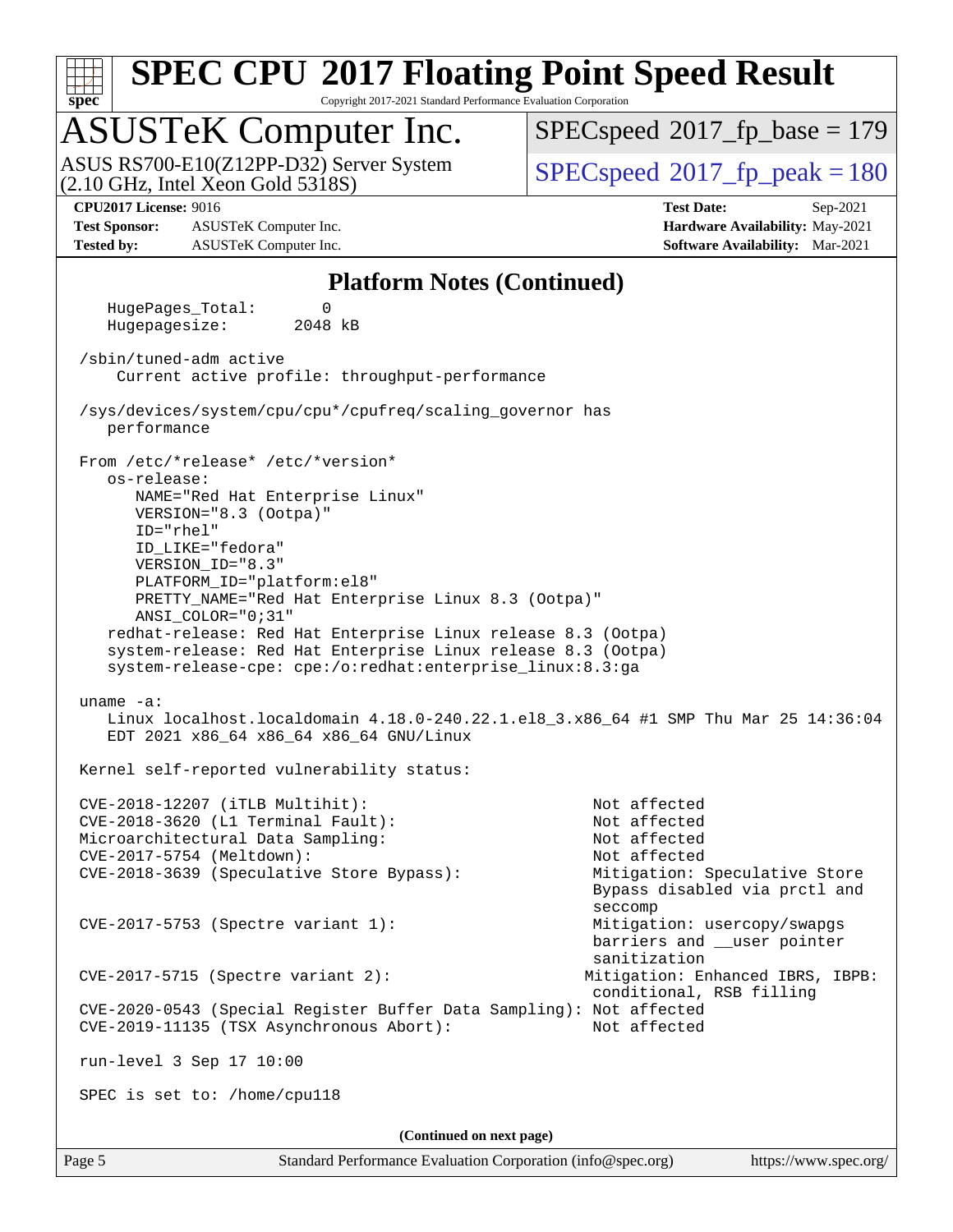| v.<br>t.<br>۱, |  |  |  |  |  |  |  |
|----------------|--|--|--|--|--|--|--|

Copyright 2017-2021 Standard Performance Evaluation Corporation

### ASUSTeK Computer Inc.

(2.10 GHz, Intel Xeon Gold 5318S) ASUS RS700-E10(Z12PP-D32) Server System  $SPECspeed@2017$  $SPECspeed@2017$  fp\_peak = 180

[SPECspeed](http://www.spec.org/auto/cpu2017/Docs/result-fields.html#SPECspeed2017fpbase)<sup>®</sup>2017 fp base = 179

**[Test Sponsor:](http://www.spec.org/auto/cpu2017/Docs/result-fields.html#TestSponsor)** ASUSTeK Computer Inc. **[Hardware Availability:](http://www.spec.org/auto/cpu2017/Docs/result-fields.html#HardwareAvailability)** May-2021 **[Tested by:](http://www.spec.org/auto/cpu2017/Docs/result-fields.html#Testedby)** ASUSTeK Computer Inc. **[Software Availability:](http://www.spec.org/auto/cpu2017/Docs/result-fields.html#SoftwareAvailability)** Mar-2021

**[CPU2017 License:](http://www.spec.org/auto/cpu2017/Docs/result-fields.html#CPU2017License)** 9016 **[Test Date:](http://www.spec.org/auto/cpu2017/Docs/result-fields.html#TestDate)** Sep-2021

#### **[Platform Notes \(Continued\)](http://www.spec.org/auto/cpu2017/Docs/result-fields.html#PlatformNotes)**

 Filesystem Type Size Used Avail Use% Mounted on /dev/mapper/rhel-home xfs 3.6T 36G 3.6T 1% /home

From /sys/devices/virtual/dmi/id

 Vendor: ASUSTeK COMPUTER INC. Product: RS700-E10-RS12U Product Family: Server

 Additional information from dmidecode 3.2 follows. WARNING: Use caution when you interpret this section. The 'dmidecode' program reads system data which is "intended to allow hardware to be accurately determined", but the intent may not be met, as there are frequent changes to hardware, firmware, and the "DMTF SMBIOS" standard.

 Memory: 16x NO DIMM NO DIMM

16x Samsung M393A8G40AB2-CWE 64 GB 2 rank 3200, configured at 2933

BIOS:

| BIOS Vendor:   |            | American Megatrends Inc. |  |
|----------------|------------|--------------------------|--|
| BIOS Version:  | 0504       |                          |  |
| BIOS Date:     | 05/26/2021 |                          |  |
| BIOS Revision: | 5.4        |                          |  |

(End of data from sysinfo program)

#### **[Compiler Version Notes](http://www.spec.org/auto/cpu2017/Docs/result-fields.html#CompilerVersionNotes)**

| Page 6        | Standard Performance Evaluation Corporation (info@spec.org)                                                                                                                                   | https://www.spec.org/ |
|---------------|-----------------------------------------------------------------------------------------------------------------------------------------------------------------------------------------------|-----------------------|
|               | (Continued on next page)                                                                                                                                                                      |                       |
| $\mathcal{C}$ | 619.1bm s(base, peak) 638.imagick s(base, peak)<br>$644$ .nab s(base)                                                                                                                         |                       |
|               | Intel(R) oneAPI DPC++/C++ Compiler for applications running on Intel(R) $64$ ,<br>Version 2021.1 Build 20201113<br>Copyright (C) 1985-2020 Intel Corporation. All rights reserved.            |                       |
| C             | $644$ .nab s(peak)                                                                                                                                                                            |                       |
|               | $Intel(R)$ C Intel(R) 64 Compiler Classic for applications running on Intel(R)<br>64, Version 2021.1 Build 20201112 000000<br>Copyright (C) 1985-2020 Intel Corporation. All rights reserved. |                       |
| C             | 619.1bm s(base, peak) 638.imagick s(base, peak)<br>644.nab s(base)                                                                                                                            |                       |
|               |                                                                                                                                                                                               |                       |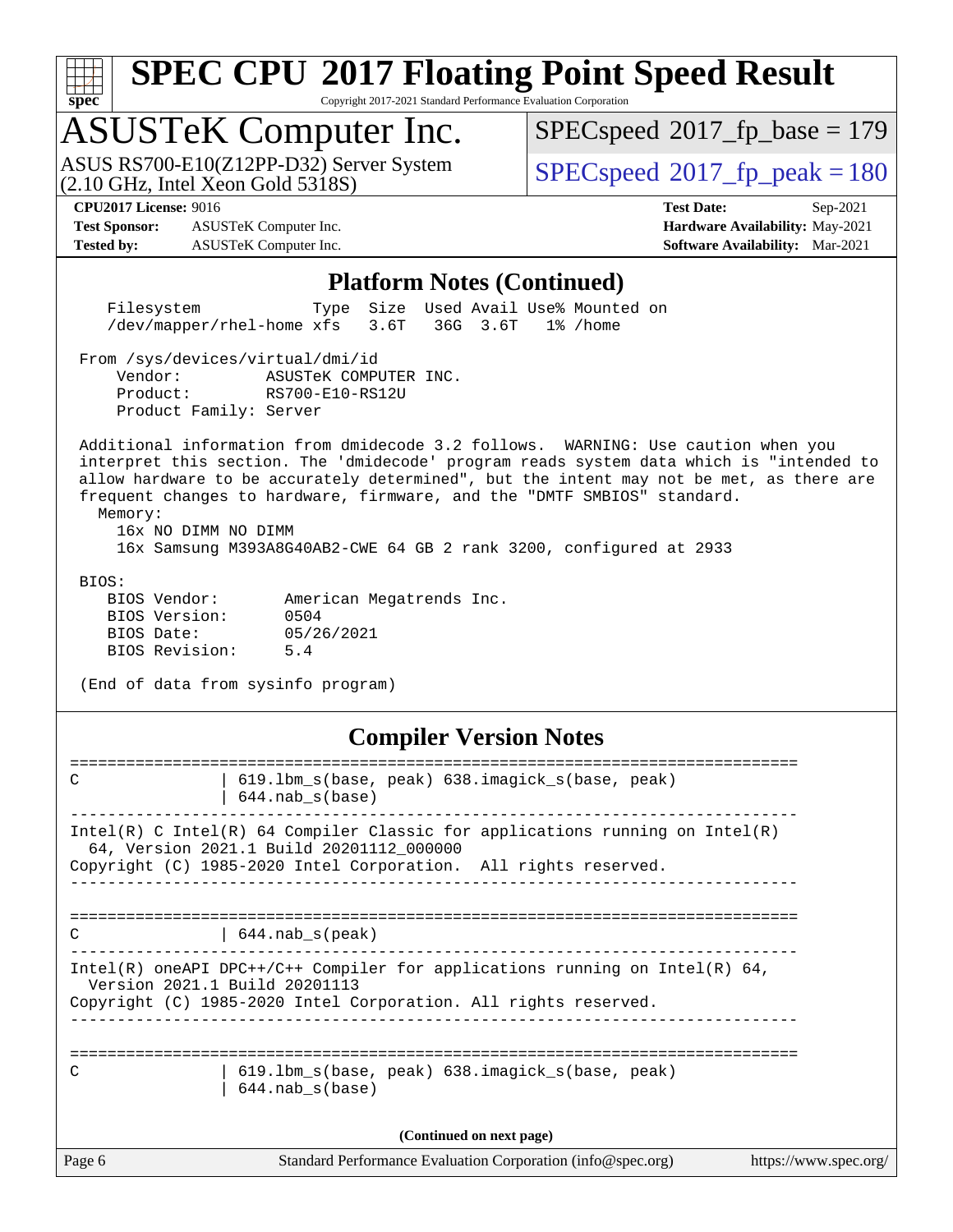

Copyright 2017-2021 Standard Performance Evaluation Corporation

### ASUSTeK Computer Inc.

ASUS RS700-E10(Z12PP-D32) Server System  $(2.10 \text{ GHz}, \text{ Intel Xeon Gold } 5318S)$   $\big| \text{ SPECspeed}^{\circ}2017 \text{ _fp\_peak} = 180$  $\big| \text{ SPECspeed}^{\circ}2017 \text{ _fp\_peak} = 180$  $\big| \text{ SPECspeed}^{\circ}2017 \text{ _fp\_peak} = 180$ 

 $SPEC speed$ <sup>®</sup> $2017$ \_fp\_base = 179

**[Test Sponsor:](http://www.spec.org/auto/cpu2017/Docs/result-fields.html#TestSponsor)** ASUSTeK Computer Inc. **[Hardware Availability:](http://www.spec.org/auto/cpu2017/Docs/result-fields.html#HardwareAvailability)** May-2021 **[Tested by:](http://www.spec.org/auto/cpu2017/Docs/result-fields.html#Testedby)** ASUSTeK Computer Inc. **[Software Availability:](http://www.spec.org/auto/cpu2017/Docs/result-fields.html#SoftwareAvailability)** Mar-2021

**[CPU2017 License:](http://www.spec.org/auto/cpu2017/Docs/result-fields.html#CPU2017License)** 9016 **[Test Date:](http://www.spec.org/auto/cpu2017/Docs/result-fields.html#TestDate)** Sep-2021

### **[Compiler Version Notes \(Continued\)](http://www.spec.org/auto/cpu2017/Docs/result-fields.html#CompilerVersionNotes)**

| Page 7                        |                                                                                                                                                                                                                                     | Standard Performance Evaluation Corporation (info@spec.org)                                                                                                                         | https://www.spec.org/ |
|-------------------------------|-------------------------------------------------------------------------------------------------------------------------------------------------------------------------------------------------------------------------------------|-------------------------------------------------------------------------------------------------------------------------------------------------------------------------------------|-----------------------|
|                               |                                                                                                                                                                                                                                     | (Continued on next page)                                                                                                                                                            |                       |
|                               | Intel(R) 64, Version 2021.1 Build 20201112_000000<br>Copyright (C) 1985-2020 Intel Corporation. All rights reserved.<br>64, Version 2021.1 Build 20201112_000000<br>Copyright (C) 1985-2020 Intel Corporation.                      | Intel(R) Fortran Intel(R) 64 Compiler Classic for applications running on<br>$Intel(R)$ C Intel(R) 64 Compiler Classic for applications running on Intel(R)<br>All rights reserved. |                       |
| Fortran, C                    | 621.wrf_s(base, peak) 627.cam4_s(base, peak)<br>$628.$ pop2_s(base, peak)                                                                                                                                                           |                                                                                                                                                                                     |                       |
|                               |                                                                                                                                                                                                                                     |                                                                                                                                                                                     |                       |
|                               | Intel(R) 64, Version 2021.1 Build 20201112_000000<br>Copyright (C) 1985-2020 Intel Corporation. All rights reserved.                                                                                                                | Intel(R) Fortran Intel(R) 64 Compiler Classic for applications running on                                                                                                           |                       |
| Fortran                       | 654.roms_s(base, peak)                                                                                                                                                                                                              | 603.bwaves_s(base, peak) 649.fotonik3d_s(base, peak)                                                                                                                                |                       |
|                               |                                                                                                                                                                                                                                     |                                                                                                                                                                                     |                       |
|                               | 64, Version 2021.1 Build 20201112 000000<br>Copyright (C) 1985-2020 Intel Corporation. All rights reserved.<br>Intel(R) 64, Version 2021.1 Build 20201112_000000<br>Copyright (C) 1985-2020 Intel Corporation. All rights reserved. | Intel(R) Fortran Intel(R) 64 Compiler Classic for applications running on                                                                                                           |                       |
|                               | Copyright (C) 1985-2020 Intel Corporation. All rights reserved.                                                                                                                                                                     | $Intel(R)$ C Intel(R) 64 Compiler Classic for applications running on Intel(R)                                                                                                      |                       |
|                               | Intel(R) 64, Version 2021.1 Build 20201112 000000                                                                                                                                                                                   | $Intel(R)$ C++ Intel(R) 64 Compiler Classic for applications running on                                                                                                             |                       |
|                               | $C++$ , C, Fortran   607.cactuBSSN_s(base, peak)                                                                                                                                                                                    |                                                                                                                                                                                     |                       |
|                               |                                                                                                                                                                                                                                     |                                                                                                                                                                                     |                       |
| Version 2021.1 Build 20201113 | Copyright (C) 1985-2020 Intel Corporation. All rights reserved.                                                                                                                                                                     | Intel(R) oneAPI DPC++/C++ Compiler for applications running on Intel(R) $64$ ,                                                                                                      |                       |
| С                             | $\vert$ 644. nab_s(peak)                                                                                                                                                                                                            | ____________________________                                                                                                                                                        |                       |
|                               |                                                                                                                                                                                                                                     |                                                                                                                                                                                     |                       |
|                               | Copyright (C) 1985-2020 Intel Corporation. All rights reserved.                                                                                                                                                                     |                                                                                                                                                                                     |                       |
|                               | 64, Version 2021.1 Build 20201112_000000                                                                                                                                                                                            | Intel(R) C Intel(R) 64 Compiler Classic for applications running on Intel(R)                                                                                                        |                       |
|                               |                                                                                                                                                                                                                                     |                                                                                                                                                                                     |                       |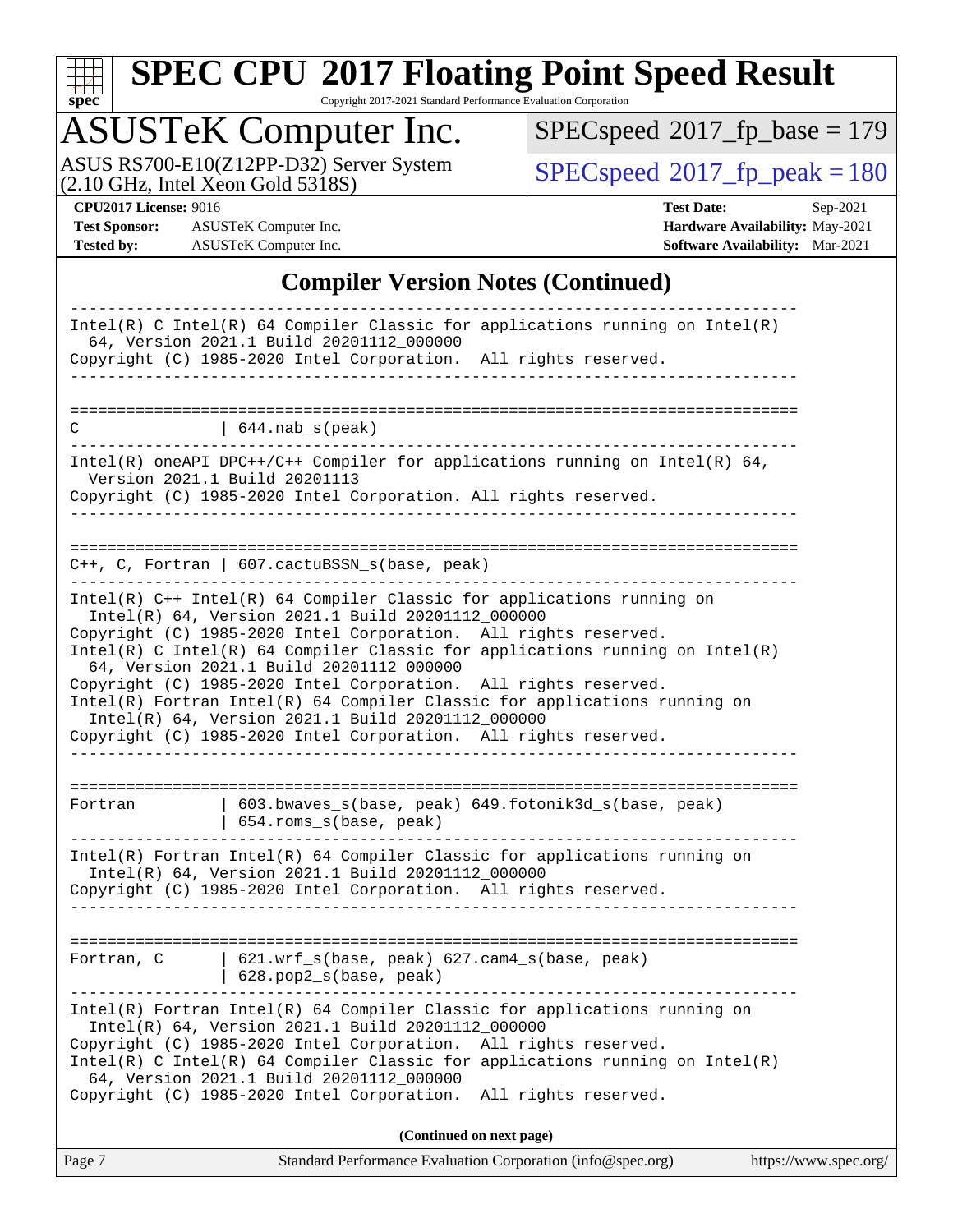

Copyright 2017-2021 Standard Performance Evaluation Corporation

### ASUSTeK Computer Inc.

 $(2.10$  GHz, Intel Xeon Gold  $5318S$ ) ASUS RS700-E10(Z12PP-D32) Server System [SPECspeed](http://www.spec.org/auto/cpu2017/Docs/result-fields.html#SPECspeed2017fppeak)<sup>®</sup>2017 fp\_peak = 180

[SPECspeed](http://www.spec.org/auto/cpu2017/Docs/result-fields.html#SPECspeed2017fpbase)<sup>®</sup>2017 fp base = 179

**[Test Sponsor:](http://www.spec.org/auto/cpu2017/Docs/result-fields.html#TestSponsor)** ASUSTeK Computer Inc. **[Hardware Availability:](http://www.spec.org/auto/cpu2017/Docs/result-fields.html#HardwareAvailability)** May-2021 **[Tested by:](http://www.spec.org/auto/cpu2017/Docs/result-fields.html#Testedby)** ASUSTeK Computer Inc. **[Software Availability:](http://www.spec.org/auto/cpu2017/Docs/result-fields.html#SoftwareAvailability)** Mar-2021

**[CPU2017 License:](http://www.spec.org/auto/cpu2017/Docs/result-fields.html#CPU2017License)** 9016 **[Test Date:](http://www.spec.org/auto/cpu2017/Docs/result-fields.html#TestDate)** Sep-2021

### **[Compiler Version Notes \(Continued\)](http://www.spec.org/auto/cpu2017/Docs/result-fields.html#CompilerVersionNotes)**

------------------------------------------------------------------------------

### **[Base Compiler Invocation](http://www.spec.org/auto/cpu2017/Docs/result-fields.html#BaseCompilerInvocation)**

[C benchmarks](http://www.spec.org/auto/cpu2017/Docs/result-fields.html#Cbenchmarks):

[icc](http://www.spec.org/cpu2017/results/res2021q4/cpu2017-20210926-29536.flags.html#user_CCbase_intel_icc_66fc1ee009f7361af1fbd72ca7dcefbb700085f36577c54f309893dd4ec40d12360134090235512931783d35fd58c0460139e722d5067c5574d8eaf2b3e37e92)

[Fortran benchmarks](http://www.spec.org/auto/cpu2017/Docs/result-fields.html#Fortranbenchmarks): [ifort](http://www.spec.org/cpu2017/results/res2021q4/cpu2017-20210926-29536.flags.html#user_FCbase_intel_ifort_8111460550e3ca792625aed983ce982f94888b8b503583aa7ba2b8303487b4d8a21a13e7191a45c5fd58ff318f48f9492884d4413fa793fd88dd292cad7027ca)

[Benchmarks using both Fortran and C](http://www.spec.org/auto/cpu2017/Docs/result-fields.html#BenchmarksusingbothFortranandC): [ifort](http://www.spec.org/cpu2017/results/res2021q4/cpu2017-20210926-29536.flags.html#user_CC_FCbase_intel_ifort_8111460550e3ca792625aed983ce982f94888b8b503583aa7ba2b8303487b4d8a21a13e7191a45c5fd58ff318f48f9492884d4413fa793fd88dd292cad7027ca) [icc](http://www.spec.org/cpu2017/results/res2021q4/cpu2017-20210926-29536.flags.html#user_CC_FCbase_intel_icc_66fc1ee009f7361af1fbd72ca7dcefbb700085f36577c54f309893dd4ec40d12360134090235512931783d35fd58c0460139e722d5067c5574d8eaf2b3e37e92)

[Benchmarks using Fortran, C, and C++:](http://www.spec.org/auto/cpu2017/Docs/result-fields.html#BenchmarksusingFortranCandCXX) [icpc](http://www.spec.org/cpu2017/results/res2021q4/cpu2017-20210926-29536.flags.html#user_CC_CXX_FCbase_intel_icpc_c510b6838c7f56d33e37e94d029a35b4a7bccf4766a728ee175e80a419847e808290a9b78be685c44ab727ea267ec2f070ec5dc83b407c0218cded6866a35d07) [icc](http://www.spec.org/cpu2017/results/res2021q4/cpu2017-20210926-29536.flags.html#user_CC_CXX_FCbase_intel_icc_66fc1ee009f7361af1fbd72ca7dcefbb700085f36577c54f309893dd4ec40d12360134090235512931783d35fd58c0460139e722d5067c5574d8eaf2b3e37e92) [ifort](http://www.spec.org/cpu2017/results/res2021q4/cpu2017-20210926-29536.flags.html#user_CC_CXX_FCbase_intel_ifort_8111460550e3ca792625aed983ce982f94888b8b503583aa7ba2b8303487b4d8a21a13e7191a45c5fd58ff318f48f9492884d4413fa793fd88dd292cad7027ca)

### **[Base Portability Flags](http://www.spec.org/auto/cpu2017/Docs/result-fields.html#BasePortabilityFlags)**

 603.bwaves\_s: [-DSPEC\\_LP64](http://www.spec.org/cpu2017/results/res2021q4/cpu2017-20210926-29536.flags.html#suite_basePORTABILITY603_bwaves_s_DSPEC_LP64) 607.cactuBSSN\_s: [-DSPEC\\_LP64](http://www.spec.org/cpu2017/results/res2021q4/cpu2017-20210926-29536.flags.html#suite_basePORTABILITY607_cactuBSSN_s_DSPEC_LP64) 619.lbm\_s: [-DSPEC\\_LP64](http://www.spec.org/cpu2017/results/res2021q4/cpu2017-20210926-29536.flags.html#suite_basePORTABILITY619_lbm_s_DSPEC_LP64) 621.wrf\_s: [-DSPEC\\_LP64](http://www.spec.org/cpu2017/results/res2021q4/cpu2017-20210926-29536.flags.html#suite_basePORTABILITY621_wrf_s_DSPEC_LP64) [-DSPEC\\_CASE\\_FLAG](http://www.spec.org/cpu2017/results/res2021q4/cpu2017-20210926-29536.flags.html#b621.wrf_s_baseCPORTABILITY_DSPEC_CASE_FLAG) [-convert big\\_endian](http://www.spec.org/cpu2017/results/res2021q4/cpu2017-20210926-29536.flags.html#user_baseFPORTABILITY621_wrf_s_convert_big_endian_c3194028bc08c63ac5d04de18c48ce6d347e4e562e8892b8bdbdc0214820426deb8554edfa529a3fb25a586e65a3d812c835984020483e7e73212c4d31a38223) 627.cam4\_s: [-DSPEC\\_LP64](http://www.spec.org/cpu2017/results/res2021q4/cpu2017-20210926-29536.flags.html#suite_basePORTABILITY627_cam4_s_DSPEC_LP64) [-DSPEC\\_CASE\\_FLAG](http://www.spec.org/cpu2017/results/res2021q4/cpu2017-20210926-29536.flags.html#b627.cam4_s_baseCPORTABILITY_DSPEC_CASE_FLAG) 628.pop2\_s: [-DSPEC\\_LP64](http://www.spec.org/cpu2017/results/res2021q4/cpu2017-20210926-29536.flags.html#suite_basePORTABILITY628_pop2_s_DSPEC_LP64) [-DSPEC\\_CASE\\_FLAG](http://www.spec.org/cpu2017/results/res2021q4/cpu2017-20210926-29536.flags.html#b628.pop2_s_baseCPORTABILITY_DSPEC_CASE_FLAG) [-convert big\\_endian](http://www.spec.org/cpu2017/results/res2021q4/cpu2017-20210926-29536.flags.html#user_baseFPORTABILITY628_pop2_s_convert_big_endian_c3194028bc08c63ac5d04de18c48ce6d347e4e562e8892b8bdbdc0214820426deb8554edfa529a3fb25a586e65a3d812c835984020483e7e73212c4d31a38223) [-assume byterecl](http://www.spec.org/cpu2017/results/res2021q4/cpu2017-20210926-29536.flags.html#user_baseFPORTABILITY628_pop2_s_assume_byterecl_7e47d18b9513cf18525430bbf0f2177aa9bf368bc7a059c09b2c06a34b53bd3447c950d3f8d6c70e3faf3a05c8557d66a5798b567902e8849adc142926523472) 638.imagick\_s: [-DSPEC\\_LP64](http://www.spec.org/cpu2017/results/res2021q4/cpu2017-20210926-29536.flags.html#suite_basePORTABILITY638_imagick_s_DSPEC_LP64) 644.nab\_s: [-DSPEC\\_LP64](http://www.spec.org/cpu2017/results/res2021q4/cpu2017-20210926-29536.flags.html#suite_basePORTABILITY644_nab_s_DSPEC_LP64) 649.fotonik3d\_s: [-DSPEC\\_LP64](http://www.spec.org/cpu2017/results/res2021q4/cpu2017-20210926-29536.flags.html#suite_basePORTABILITY649_fotonik3d_s_DSPEC_LP64) 654.roms\_s: [-DSPEC\\_LP64](http://www.spec.org/cpu2017/results/res2021q4/cpu2017-20210926-29536.flags.html#suite_basePORTABILITY654_roms_s_DSPEC_LP64)

### **[Base Optimization Flags](http://www.spec.org/auto/cpu2017/Docs/result-fields.html#BaseOptimizationFlags)**

[C benchmarks](http://www.spec.org/auto/cpu2017/Docs/result-fields.html#Cbenchmarks):

[-m64](http://www.spec.org/cpu2017/results/res2021q4/cpu2017-20210926-29536.flags.html#user_CCbase_m64-icc) [-std=c11](http://www.spec.org/cpu2017/results/res2021q4/cpu2017-20210926-29536.flags.html#user_CCbase_std-icc-std_0e1c27790398a4642dfca32ffe6c27b5796f9c2d2676156f2e42c9c44eaad0c049b1cdb667a270c34d979996257aeb8fc440bfb01818dbc9357bd9d174cb8524) [-xCORE-AVX2](http://www.spec.org/cpu2017/results/res2021q4/cpu2017-20210926-29536.flags.html#user_CCbase_f-xCORE-AVX2) [-ipo](http://www.spec.org/cpu2017/results/res2021q4/cpu2017-20210926-29536.flags.html#user_CCbase_f-ipo) [-O3](http://www.spec.org/cpu2017/results/res2021q4/cpu2017-20210926-29536.flags.html#user_CCbase_f-O3) [-no-prec-div](http://www.spec.org/cpu2017/results/res2021q4/cpu2017-20210926-29536.flags.html#user_CCbase_f-no-prec-div) [-qopt-prefetch](http://www.spec.org/cpu2017/results/res2021q4/cpu2017-20210926-29536.flags.html#user_CCbase_f-qopt-prefetch) [-ffinite-math-only](http://www.spec.org/cpu2017/results/res2021q4/cpu2017-20210926-29536.flags.html#user_CCbase_f_finite_math_only_cb91587bd2077682c4b38af759c288ed7c732db004271a9512da14a4f8007909a5f1427ecbf1a0fb78ff2a814402c6114ac565ca162485bbcae155b5e4258871) [-qopt-mem-layout-trans=4](http://www.spec.org/cpu2017/results/res2021q4/cpu2017-20210926-29536.flags.html#user_CCbase_f-qopt-mem-layout-trans_fa39e755916c150a61361b7846f310bcdf6f04e385ef281cadf3647acec3f0ae266d1a1d22d972a7087a248fd4e6ca390a3634700869573d231a252c784941a8) [-qopenmp](http://www.spec.org/cpu2017/results/res2021q4/cpu2017-20210926-29536.flags.html#user_CCbase_qopenmp_16be0c44f24f464004c6784a7acb94aca937f053568ce72f94b139a11c7c168634a55f6653758ddd83bcf7b8463e8028bb0b48b77bcddc6b78d5d95bb1df2967) [-DSPEC\\_OPENMP](http://www.spec.org/cpu2017/results/res2021q4/cpu2017-20210926-29536.flags.html#suite_CCbase_DSPEC_OPENMP) [-mbranches-within-32B-boundaries](http://www.spec.org/cpu2017/results/res2021q4/cpu2017-20210926-29536.flags.html#user_CCbase_f-mbranches-within-32B-boundaries)

#### [Fortran benchmarks](http://www.spec.org/auto/cpu2017/Docs/result-fields.html#Fortranbenchmarks):

|  |  | -m64 -Wl,-z, muldefs -DSPEC OPENMP -xCORE-AVX2 -ipo -03 -no-prec-div |  |  |  |
|--|--|----------------------------------------------------------------------|--|--|--|
|  |  | -gopt-prefetch -ffinite-math-only -gopt-mem-layout-trans=4 -gopenmp  |  |  |  |
|  |  | -nostandard-realloc-lhs -mbranches-within-32B-boundaries             |  |  |  |

**(Continued on next page)**

| Page 8 | Standard Performance Evaluation Corporation (info@spec.org) | https://www.spec.org/ |
|--------|-------------------------------------------------------------|-----------------------|
|        |                                                             |                       |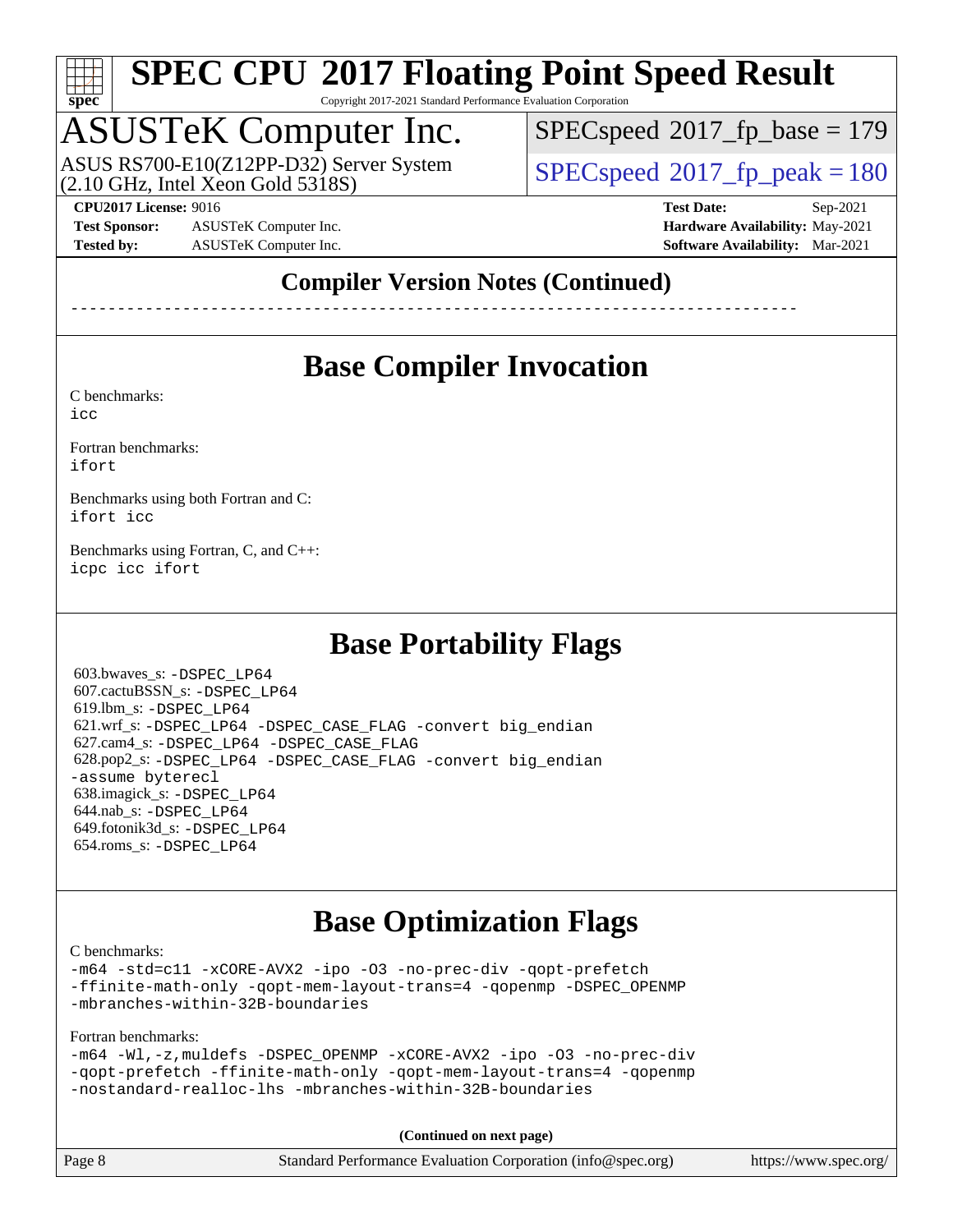

Copyright 2017-2021 Standard Performance Evaluation Corporation

### ASUSTeK Computer Inc.

(2.10 GHz, Intel Xeon Gold 5318S) ASUS RS700-E10(Z12PP-D32) Server System  $SPECspeed@2017$  $SPECspeed@2017$  fp\_peak = 180

[SPECspeed](http://www.spec.org/auto/cpu2017/Docs/result-fields.html#SPECspeed2017fpbase)<sup>®</sup>2017 fp base = 179

**[Test Sponsor:](http://www.spec.org/auto/cpu2017/Docs/result-fields.html#TestSponsor)** ASUSTeK Computer Inc. **[Hardware Availability:](http://www.spec.org/auto/cpu2017/Docs/result-fields.html#HardwareAvailability)** May-2021 **[Tested by:](http://www.spec.org/auto/cpu2017/Docs/result-fields.html#Testedby)** ASUSTeK Computer Inc. **[Software Availability:](http://www.spec.org/auto/cpu2017/Docs/result-fields.html#SoftwareAvailability)** Mar-2021

**[CPU2017 License:](http://www.spec.org/auto/cpu2017/Docs/result-fields.html#CPU2017License)** 9016 **[Test Date:](http://www.spec.org/auto/cpu2017/Docs/result-fields.html#TestDate)** Sep-2021

### **[Base Optimization Flags \(Continued\)](http://www.spec.org/auto/cpu2017/Docs/result-fields.html#BaseOptimizationFlags)**

[Fortran benchmarks](http://www.spec.org/auto/cpu2017/Docs/result-fields.html#Fortranbenchmarks) (continued):

[-L/usr/local/jemalloc64-5.0.1/lib](http://www.spec.org/cpu2017/results/res2021q4/cpu2017-20210926-29536.flags.html#user_FCbase_jemalloc_link_path64_1_cc289568b1a6c0fd3b62c91b824c27fcb5af5e8098e6ad028160d21144ef1b8aef3170d2acf0bee98a8da324cfe4f67d0a3d0c4cc4673d993d694dc2a0df248b) [-ljemalloc](http://www.spec.org/cpu2017/results/res2021q4/cpu2017-20210926-29536.flags.html#user_FCbase_jemalloc_link_lib_d1249b907c500fa1c0672f44f562e3d0f79738ae9e3c4a9c376d49f265a04b9c99b167ecedbf6711b3085be911c67ff61f150a17b3472be731631ba4d0471706)

[Benchmarks using both Fortran and C](http://www.spec.org/auto/cpu2017/Docs/result-fields.html#BenchmarksusingbothFortranandC):

[-m64](http://www.spec.org/cpu2017/results/res2021q4/cpu2017-20210926-29536.flags.html#user_CC_FCbase_m64-icc) [-std=c11](http://www.spec.org/cpu2017/results/res2021q4/cpu2017-20210926-29536.flags.html#user_CC_FCbase_std-icc-std_0e1c27790398a4642dfca32ffe6c27b5796f9c2d2676156f2e42c9c44eaad0c049b1cdb667a270c34d979996257aeb8fc440bfb01818dbc9357bd9d174cb8524) [-Wl,-z,muldefs](http://www.spec.org/cpu2017/results/res2021q4/cpu2017-20210926-29536.flags.html#user_CC_FCbase_link_force_multiple1_b4cbdb97b34bdee9ceefcfe54f4c8ea74255f0b02a4b23e853cdb0e18eb4525ac79b5a88067c842dd0ee6996c24547a27a4b99331201badda8798ef8a743f577) [-xCORE-AVX2](http://www.spec.org/cpu2017/results/res2021q4/cpu2017-20210926-29536.flags.html#user_CC_FCbase_f-xCORE-AVX2) [-ipo](http://www.spec.org/cpu2017/results/res2021q4/cpu2017-20210926-29536.flags.html#user_CC_FCbase_f-ipo) [-O3](http://www.spec.org/cpu2017/results/res2021q4/cpu2017-20210926-29536.flags.html#user_CC_FCbase_f-O3) [-no-prec-div](http://www.spec.org/cpu2017/results/res2021q4/cpu2017-20210926-29536.flags.html#user_CC_FCbase_f-no-prec-div) [-qopt-prefetch](http://www.spec.org/cpu2017/results/res2021q4/cpu2017-20210926-29536.flags.html#user_CC_FCbase_f-qopt-prefetch) [-ffinite-math-only](http://www.spec.org/cpu2017/results/res2021q4/cpu2017-20210926-29536.flags.html#user_CC_FCbase_f_finite_math_only_cb91587bd2077682c4b38af759c288ed7c732db004271a9512da14a4f8007909a5f1427ecbf1a0fb78ff2a814402c6114ac565ca162485bbcae155b5e4258871) [-qopt-mem-layout-trans=4](http://www.spec.org/cpu2017/results/res2021q4/cpu2017-20210926-29536.flags.html#user_CC_FCbase_f-qopt-mem-layout-trans_fa39e755916c150a61361b7846f310bcdf6f04e385ef281cadf3647acec3f0ae266d1a1d22d972a7087a248fd4e6ca390a3634700869573d231a252c784941a8) [-qopenmp](http://www.spec.org/cpu2017/results/res2021q4/cpu2017-20210926-29536.flags.html#user_CC_FCbase_qopenmp_16be0c44f24f464004c6784a7acb94aca937f053568ce72f94b139a11c7c168634a55f6653758ddd83bcf7b8463e8028bb0b48b77bcddc6b78d5d95bb1df2967) [-DSPEC\\_OPENMP](http://www.spec.org/cpu2017/results/res2021q4/cpu2017-20210926-29536.flags.html#suite_CC_FCbase_DSPEC_OPENMP) [-mbranches-within-32B-boundaries](http://www.spec.org/cpu2017/results/res2021q4/cpu2017-20210926-29536.flags.html#user_CC_FCbase_f-mbranches-within-32B-boundaries) [-nostandard-realloc-lhs](http://www.spec.org/cpu2017/results/res2021q4/cpu2017-20210926-29536.flags.html#user_CC_FCbase_f_2003_std_realloc_82b4557e90729c0f113870c07e44d33d6f5a304b4f63d4c15d2d0f1fab99f5daaed73bdb9275d9ae411527f28b936061aa8b9c8f2d63842963b95c9dd6426b8a) [-L/usr/local/jemalloc64-5.0.1/lib](http://www.spec.org/cpu2017/results/res2021q4/cpu2017-20210926-29536.flags.html#user_CC_FCbase_jemalloc_link_path64_1_cc289568b1a6c0fd3b62c91b824c27fcb5af5e8098e6ad028160d21144ef1b8aef3170d2acf0bee98a8da324cfe4f67d0a3d0c4cc4673d993d694dc2a0df248b) [-ljemalloc](http://www.spec.org/cpu2017/results/res2021q4/cpu2017-20210926-29536.flags.html#user_CC_FCbase_jemalloc_link_lib_d1249b907c500fa1c0672f44f562e3d0f79738ae9e3c4a9c376d49f265a04b9c99b167ecedbf6711b3085be911c67ff61f150a17b3472be731631ba4d0471706)

[Benchmarks using Fortran, C, and C++:](http://www.spec.org/auto/cpu2017/Docs/result-fields.html#BenchmarksusingFortranCandCXX)

[-m64](http://www.spec.org/cpu2017/results/res2021q4/cpu2017-20210926-29536.flags.html#user_CC_CXX_FCbase_m64-icc) [-std=c11](http://www.spec.org/cpu2017/results/res2021q4/cpu2017-20210926-29536.flags.html#user_CC_CXX_FCbase_std-icc-std_0e1c27790398a4642dfca32ffe6c27b5796f9c2d2676156f2e42c9c44eaad0c049b1cdb667a270c34d979996257aeb8fc440bfb01818dbc9357bd9d174cb8524) [-Wl,-z,muldefs](http://www.spec.org/cpu2017/results/res2021q4/cpu2017-20210926-29536.flags.html#user_CC_CXX_FCbase_link_force_multiple1_b4cbdb97b34bdee9ceefcfe54f4c8ea74255f0b02a4b23e853cdb0e18eb4525ac79b5a88067c842dd0ee6996c24547a27a4b99331201badda8798ef8a743f577) [-xCORE-AVX2](http://www.spec.org/cpu2017/results/res2021q4/cpu2017-20210926-29536.flags.html#user_CC_CXX_FCbase_f-xCORE-AVX2) [-ipo](http://www.spec.org/cpu2017/results/res2021q4/cpu2017-20210926-29536.flags.html#user_CC_CXX_FCbase_f-ipo) [-O3](http://www.spec.org/cpu2017/results/res2021q4/cpu2017-20210926-29536.flags.html#user_CC_CXX_FCbase_f-O3) [-no-prec-div](http://www.spec.org/cpu2017/results/res2021q4/cpu2017-20210926-29536.flags.html#user_CC_CXX_FCbase_f-no-prec-div) [-qopt-prefetch](http://www.spec.org/cpu2017/results/res2021q4/cpu2017-20210926-29536.flags.html#user_CC_CXX_FCbase_f-qopt-prefetch) [-ffinite-math-only](http://www.spec.org/cpu2017/results/res2021q4/cpu2017-20210926-29536.flags.html#user_CC_CXX_FCbase_f_finite_math_only_cb91587bd2077682c4b38af759c288ed7c732db004271a9512da14a4f8007909a5f1427ecbf1a0fb78ff2a814402c6114ac565ca162485bbcae155b5e4258871) [-qopt-mem-layout-trans=4](http://www.spec.org/cpu2017/results/res2021q4/cpu2017-20210926-29536.flags.html#user_CC_CXX_FCbase_f-qopt-mem-layout-trans_fa39e755916c150a61361b7846f310bcdf6f04e385ef281cadf3647acec3f0ae266d1a1d22d972a7087a248fd4e6ca390a3634700869573d231a252c784941a8) [-qopenmp](http://www.spec.org/cpu2017/results/res2021q4/cpu2017-20210926-29536.flags.html#user_CC_CXX_FCbase_qopenmp_16be0c44f24f464004c6784a7acb94aca937f053568ce72f94b139a11c7c168634a55f6653758ddd83bcf7b8463e8028bb0b48b77bcddc6b78d5d95bb1df2967) [-DSPEC\\_OPENMP](http://www.spec.org/cpu2017/results/res2021q4/cpu2017-20210926-29536.flags.html#suite_CC_CXX_FCbase_DSPEC_OPENMP) [-mbranches-within-32B-boundaries](http://www.spec.org/cpu2017/results/res2021q4/cpu2017-20210926-29536.flags.html#user_CC_CXX_FCbase_f-mbranches-within-32B-boundaries) [-nostandard-realloc-lhs](http://www.spec.org/cpu2017/results/res2021q4/cpu2017-20210926-29536.flags.html#user_CC_CXX_FCbase_f_2003_std_realloc_82b4557e90729c0f113870c07e44d33d6f5a304b4f63d4c15d2d0f1fab99f5daaed73bdb9275d9ae411527f28b936061aa8b9c8f2d63842963b95c9dd6426b8a) [-L/usr/local/jemalloc64-5.0.1/lib](http://www.spec.org/cpu2017/results/res2021q4/cpu2017-20210926-29536.flags.html#user_CC_CXX_FCbase_jemalloc_link_path64_1_cc289568b1a6c0fd3b62c91b824c27fcb5af5e8098e6ad028160d21144ef1b8aef3170d2acf0bee98a8da324cfe4f67d0a3d0c4cc4673d993d694dc2a0df248b) [-ljemalloc](http://www.spec.org/cpu2017/results/res2021q4/cpu2017-20210926-29536.flags.html#user_CC_CXX_FCbase_jemalloc_link_lib_d1249b907c500fa1c0672f44f562e3d0f79738ae9e3c4a9c376d49f265a04b9c99b167ecedbf6711b3085be911c67ff61f150a17b3472be731631ba4d0471706)

### **[Peak Compiler Invocation](http://www.spec.org/auto/cpu2017/Docs/result-fields.html#PeakCompilerInvocation)**

[C benchmarks \(except as noted below\)](http://www.spec.org/auto/cpu2017/Docs/result-fields.html#Cbenchmarksexceptasnotedbelow): [icc](http://www.spec.org/cpu2017/results/res2021q4/cpu2017-20210926-29536.flags.html#user_CCpeak_intel_icc_66fc1ee009f7361af1fbd72ca7dcefbb700085f36577c54f309893dd4ec40d12360134090235512931783d35fd58c0460139e722d5067c5574d8eaf2b3e37e92)

644.nab  $s: icx$  $s: icx$ 

[Fortran benchmarks](http://www.spec.org/auto/cpu2017/Docs/result-fields.html#Fortranbenchmarks): [ifort](http://www.spec.org/cpu2017/results/res2021q4/cpu2017-20210926-29536.flags.html#user_FCpeak_intel_ifort_8111460550e3ca792625aed983ce982f94888b8b503583aa7ba2b8303487b4d8a21a13e7191a45c5fd58ff318f48f9492884d4413fa793fd88dd292cad7027ca)

[Benchmarks using both Fortran and C](http://www.spec.org/auto/cpu2017/Docs/result-fields.html#BenchmarksusingbothFortranandC): [ifort](http://www.spec.org/cpu2017/results/res2021q4/cpu2017-20210926-29536.flags.html#user_CC_FCpeak_intel_ifort_8111460550e3ca792625aed983ce982f94888b8b503583aa7ba2b8303487b4d8a21a13e7191a45c5fd58ff318f48f9492884d4413fa793fd88dd292cad7027ca) [icc](http://www.spec.org/cpu2017/results/res2021q4/cpu2017-20210926-29536.flags.html#user_CC_FCpeak_intel_icc_66fc1ee009f7361af1fbd72ca7dcefbb700085f36577c54f309893dd4ec40d12360134090235512931783d35fd58c0460139e722d5067c5574d8eaf2b3e37e92)

[Benchmarks using Fortran, C, and C++:](http://www.spec.org/auto/cpu2017/Docs/result-fields.html#BenchmarksusingFortranCandCXX) [icpc](http://www.spec.org/cpu2017/results/res2021q4/cpu2017-20210926-29536.flags.html#user_CC_CXX_FCpeak_intel_icpc_c510b6838c7f56d33e37e94d029a35b4a7bccf4766a728ee175e80a419847e808290a9b78be685c44ab727ea267ec2f070ec5dc83b407c0218cded6866a35d07) [icc](http://www.spec.org/cpu2017/results/res2021q4/cpu2017-20210926-29536.flags.html#user_CC_CXX_FCpeak_intel_icc_66fc1ee009f7361af1fbd72ca7dcefbb700085f36577c54f309893dd4ec40d12360134090235512931783d35fd58c0460139e722d5067c5574d8eaf2b3e37e92) [ifort](http://www.spec.org/cpu2017/results/res2021q4/cpu2017-20210926-29536.flags.html#user_CC_CXX_FCpeak_intel_ifort_8111460550e3ca792625aed983ce982f94888b8b503583aa7ba2b8303487b4d8a21a13e7191a45c5fd58ff318f48f9492884d4413fa793fd88dd292cad7027ca)

### **[Peak Portability Flags](http://www.spec.org/auto/cpu2017/Docs/result-fields.html#PeakPortabilityFlags)**

Same as Base Portability Flags

### **[Peak Optimization Flags](http://www.spec.org/auto/cpu2017/Docs/result-fields.html#PeakOptimizationFlags)**

[C benchmarks](http://www.spec.org/auto/cpu2017/Docs/result-fields.html#Cbenchmarks):

**(Continued on next page)**

Page 9 Standard Performance Evaluation Corporation [\(info@spec.org\)](mailto:info@spec.org) <https://www.spec.org/>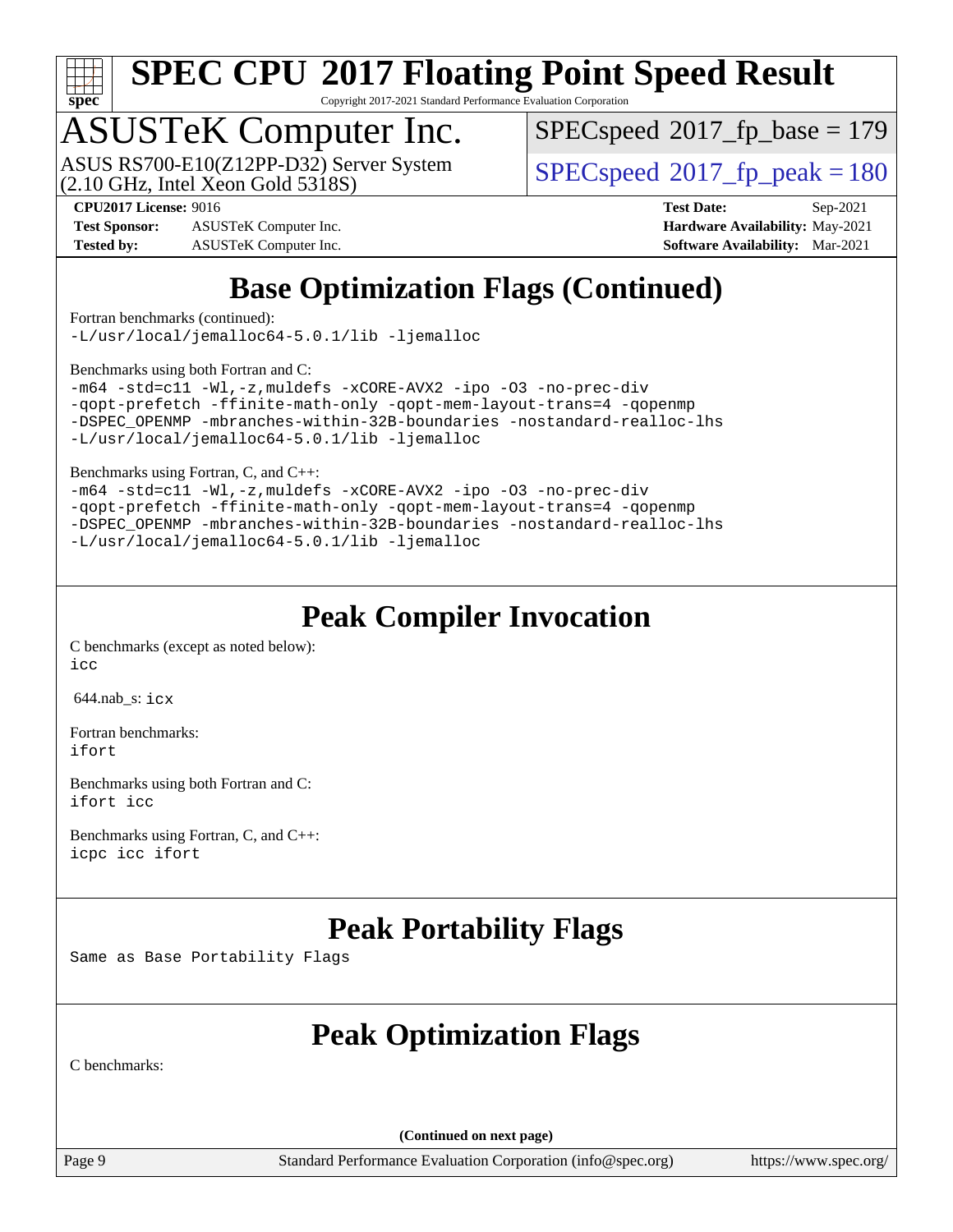

Copyright 2017-2021 Standard Performance Evaluation Corporation

### ASUSTeK Computer Inc.

(2.10 GHz, Intel Xeon Gold 5318S) ASUS RS700-E10(Z12PP-D32) Server System  $SPECspeed@2017$  $SPECspeed@2017$  fp\_peak = 180

[SPECspeed](http://www.spec.org/auto/cpu2017/Docs/result-fields.html#SPECspeed2017fpbase)<sup>®</sup>2017 fp base = 179

**[Test Sponsor:](http://www.spec.org/auto/cpu2017/Docs/result-fields.html#TestSponsor)** ASUSTeK Computer Inc. **[Hardware Availability:](http://www.spec.org/auto/cpu2017/Docs/result-fields.html#HardwareAvailability)** May-2021 **[Tested by:](http://www.spec.org/auto/cpu2017/Docs/result-fields.html#Testedby)** ASUSTeK Computer Inc. **[Software Availability:](http://www.spec.org/auto/cpu2017/Docs/result-fields.html#SoftwareAvailability)** Mar-2021

**[CPU2017 License:](http://www.spec.org/auto/cpu2017/Docs/result-fields.html#CPU2017License)** 9016 **[Test Date:](http://www.spec.org/auto/cpu2017/Docs/result-fields.html#TestDate)** Sep-2021

### **[Peak Optimization Flags \(Continued\)](http://www.spec.org/auto/cpu2017/Docs/result-fields.html#PeakOptimizationFlags)**

 $619.$ lbm\_s: basepeak = yes

638.imagick\_s: basepeak = yes

```
 644.nab_s: -m64 -Wl,-z,muldefs -xCORE-AVX2 -Ofast -ffast-math
-flto -mfpmath=sse -funroll-loops -fiopenmp
-qopt-mem-layout-trans=4
-fimf-accuracy-bits=14:sqrt
-mbranches-within-32B-boundaries
-L/usr/local/jemalloc64-5.0.1/lib -ljemalloc
```
[Fortran benchmarks](http://www.spec.org/auto/cpu2017/Docs/result-fields.html#Fortranbenchmarks):

```
 603.bwaves_s: -m64 -Wl,-z,muldefs -prof-gen(pass 1) -prof-use(pass 2)
-DSPEC_SUPPRESS_OPENMP -DSPEC_OPENMP -ipo -xCORE-AVX2
-O3 -no-prec-div -qopt-prefetch -ffinite-math-only
-qopt-mem-layout-trans=4 -qopenmp -nostandard-realloc-lhs
-mbranches-within-32B-boundaries
-L/usr/local/jemalloc64-5.0.1/lib -ljemalloc
```
649.fotonik3d\_s: Same as 603.bwaves\_s

654.roms\_s: basepeak = yes

[Benchmarks using both Fortran and C](http://www.spec.org/auto/cpu2017/Docs/result-fields.html#BenchmarksusingbothFortranandC):

 621.wrf\_s: [-m64](http://www.spec.org/cpu2017/results/res2021q4/cpu2017-20210926-29536.flags.html#user_peakCCFCLD621_wrf_s_m64-icc) [-std=c11](http://www.spec.org/cpu2017/results/res2021q4/cpu2017-20210926-29536.flags.html#user_peakCC621_wrf_s_std-icc-std_0e1c27790398a4642dfca32ffe6c27b5796f9c2d2676156f2e42c9c44eaad0c049b1cdb667a270c34d979996257aeb8fc440bfb01818dbc9357bd9d174cb8524) [-Wl,-z,muldefs](http://www.spec.org/cpu2017/results/res2021q4/cpu2017-20210926-29536.flags.html#user_peakEXTRA_LDFLAGS621_wrf_s_link_force_multiple1_b4cbdb97b34bdee9ceefcfe54f4c8ea74255f0b02a4b23e853cdb0e18eb4525ac79b5a88067c842dd0ee6996c24547a27a4b99331201badda8798ef8a743f577) [-prof-gen](http://www.spec.org/cpu2017/results/res2021q4/cpu2017-20210926-29536.flags.html#user_peakPASS1_CFLAGSPASS1_FFLAGSPASS1_LDFLAGS621_wrf_s_prof_gen_5aa4926d6013ddb2a31985c654b3eb18169fc0c6952a63635c234f711e6e63dd76e94ad52365559451ec499a2cdb89e4dc58ba4c67ef54ca681ffbe1461d6b36)(pass 1) [-prof-use](http://www.spec.org/cpu2017/results/res2021q4/cpu2017-20210926-29536.flags.html#user_peakPASS2_CFLAGSPASS2_FFLAGSPASS2_LDFLAGS621_wrf_s_prof_use_1a21ceae95f36a2b53c25747139a6c16ca95bd9def2a207b4f0849963b97e94f5260e30a0c64f4bb623698870e679ca08317ef8150905d41bd88c6f78df73f19)(pass 2) [-ipo](http://www.spec.org/cpu2017/results/res2021q4/cpu2017-20210926-29536.flags.html#user_peakPASS1_COPTIMIZEPASS1_FOPTIMIZEPASS2_COPTIMIZEPASS2_FOPTIMIZE621_wrf_s_f-ipo) [-xCORE-AVX2](http://www.spec.org/cpu2017/results/res2021q4/cpu2017-20210926-29536.flags.html#user_peakPASS2_COPTIMIZEPASS2_FOPTIMIZE621_wrf_s_f-xCORE-AVX2) [-O3](http://www.spec.org/cpu2017/results/res2021q4/cpu2017-20210926-29536.flags.html#user_peakPASS1_COPTIMIZEPASS1_FOPTIMIZEPASS2_COPTIMIZEPASS2_FOPTIMIZE621_wrf_s_f-O3) [-no-prec-div](http://www.spec.org/cpu2017/results/res2021q4/cpu2017-20210926-29536.flags.html#user_peakPASS1_COPTIMIZEPASS1_FOPTIMIZEPASS2_COPTIMIZEPASS2_FOPTIMIZE621_wrf_s_f-no-prec-div) [-qopt-prefetch](http://www.spec.org/cpu2017/results/res2021q4/cpu2017-20210926-29536.flags.html#user_peakPASS1_COPTIMIZEPASS1_FOPTIMIZEPASS2_COPTIMIZEPASS2_FOPTIMIZE621_wrf_s_f-qopt-prefetch) [-ffinite-math-only](http://www.spec.org/cpu2017/results/res2021q4/cpu2017-20210926-29536.flags.html#user_peakPASS1_COPTIMIZEPASS1_FOPTIMIZEPASS2_COPTIMIZEPASS2_FOPTIMIZE621_wrf_s_f_finite_math_only_cb91587bd2077682c4b38af759c288ed7c732db004271a9512da14a4f8007909a5f1427ecbf1a0fb78ff2a814402c6114ac565ca162485bbcae155b5e4258871) [-qopt-mem-layout-trans=4](http://www.spec.org/cpu2017/results/res2021q4/cpu2017-20210926-29536.flags.html#user_peakPASS1_COPTIMIZEPASS1_FOPTIMIZEPASS2_COPTIMIZEPASS2_FOPTIMIZE621_wrf_s_f-qopt-mem-layout-trans_fa39e755916c150a61361b7846f310bcdf6f04e385ef281cadf3647acec3f0ae266d1a1d22d972a7087a248fd4e6ca390a3634700869573d231a252c784941a8) [-DSPEC\\_SUPPRESS\\_OPENMP](http://www.spec.org/cpu2017/results/res2021q4/cpu2017-20210926-29536.flags.html#suite_peakPASS1_COPTIMIZEPASS1_FOPTIMIZE621_wrf_s_DSPEC_SUPPRESS_OPENMP) [-qopenmp](http://www.spec.org/cpu2017/results/res2021q4/cpu2017-20210926-29536.flags.html#user_peakPASS2_COPTIMIZEPASS2_FOPTIMIZE621_wrf_s_qopenmp_16be0c44f24f464004c6784a7acb94aca937f053568ce72f94b139a11c7c168634a55f6653758ddd83bcf7b8463e8028bb0b48b77bcddc6b78d5d95bb1df2967) [-DSPEC\\_OPENMP](http://www.spec.org/cpu2017/results/res2021q4/cpu2017-20210926-29536.flags.html#suite_peakPASS2_COPTIMIZEPASS2_FOPTIMIZE621_wrf_s_DSPEC_OPENMP) [-mbranches-within-32B-boundaries](http://www.spec.org/cpu2017/results/res2021q4/cpu2017-20210926-29536.flags.html#user_peakEXTRA_COPTIMIZEEXTRA_FOPTIMIZE621_wrf_s_f-mbranches-within-32B-boundaries) [-nostandard-realloc-lhs](http://www.spec.org/cpu2017/results/res2021q4/cpu2017-20210926-29536.flags.html#user_peakEXTRA_FOPTIMIZE621_wrf_s_f_2003_std_realloc_82b4557e90729c0f113870c07e44d33d6f5a304b4f63d4c15d2d0f1fab99f5daaed73bdb9275d9ae411527f28b936061aa8b9c8f2d63842963b95c9dd6426b8a) [-L/usr/local/jemalloc64-5.0.1/lib](http://www.spec.org/cpu2017/results/res2021q4/cpu2017-20210926-29536.flags.html#user_peakEXTRA_LIBS621_wrf_s_jemalloc_link_path64_1_cc289568b1a6c0fd3b62c91b824c27fcb5af5e8098e6ad028160d21144ef1b8aef3170d2acf0bee98a8da324cfe4f67d0a3d0c4cc4673d993d694dc2a0df248b) [-ljemalloc](http://www.spec.org/cpu2017/results/res2021q4/cpu2017-20210926-29536.flags.html#user_peakEXTRA_LIBS621_wrf_s_jemalloc_link_lib_d1249b907c500fa1c0672f44f562e3d0f79738ae9e3c4a9c376d49f265a04b9c99b167ecedbf6711b3085be911c67ff61f150a17b3472be731631ba4d0471706)

 $627.cam4_s$ : basepeak = yes

 $628.pop2_s:$  basepeak = yes

[Benchmarks using Fortran, C, and C++:](http://www.spec.org/auto/cpu2017/Docs/result-fields.html#BenchmarksusingFortranCandCXX)

607.cactuBSSN\_s: basepeak = yes

[The flags files that were used to format this result can be browsed at](tmsearch)

<http://www.spec.org/cpu2017/flags/ASUSTekPlatform-Settings-z12-V1.0.html> [http://www.spec.org/cpu2017/flags/Intel-ic2021-official-linux64\\_revA.html](http://www.spec.org/cpu2017/flags/Intel-ic2021-official-linux64_revA.html)